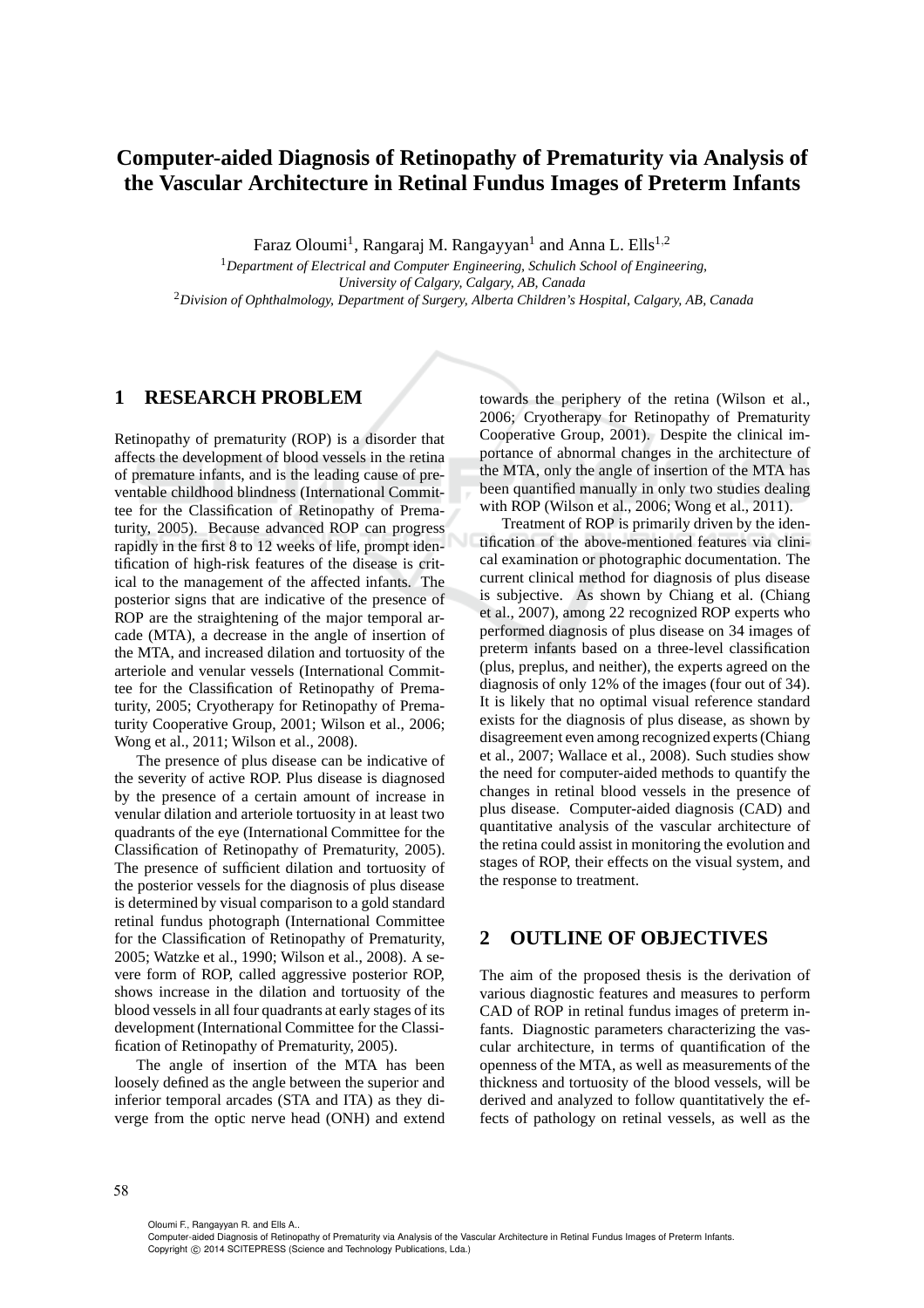effects of treatment in ROP cases. The methods will be tested with an established longitudinal database {Telemedicine for ROP In Calgary (TROPIC) (Hildebrand et al., 2009)}, available at the Alberta Children's Hospital. The results will be evaluated quantitatively by comparing against delineation of the corresponding features by an expert ophthalmologist (Dr. A. L. Ells). Quantitative models correlating the obtained parameters with the effects of pathology and treatment will be derived and verified.

# **3 STAGE OF THE RESEARCH**

The present research study has passed the preliminary stages of planning and review and is at the stage of implementation of the proposed methodology with some initial results already obtained. The current state-ofthe-art methodology, or lack thereof, has been established and reviewed and based on this, new and novel methodology is proposed, as explained in Section 5.

# **4 STATE OF THE ART**

The proposed thesis and its underlying research work consists of quantification of the openness of the MTA, as well as thickness and tortuosity of the vessels. The current state-of-art methods relating to the computation of each parameter are reviewed in the following sections.

## **4.1 Measurement of the Angle of Insertion of the MTA**

Wilson et al. (Wilson et al., 2006) measured the angle of insertion of the MTA as follows: the center of the ONH and the fovea are manually marked by two independent observers. A line is drawn through the manually marked centers of the ONH and the fovea; this is the retinal raphe. The image is rotated so that the retinal raphe is horizontal. A line perpendicular to the retinal raphe is drawn from the fovea until it intersects the ITA and the STA. From the intersections, two lines are drawn to the center of the ONH. The total arcade angle (TAA) is defined as the sum of the inferior and the superior arcade angles (IAA and SAA). A significant level of acuteness in the IAA of the left eye was associated between stage 0 and 1, stage 1 and 2, and stage 1 and 3 of ROP (higher numbers indicate higher severity of ROP).

In a follow-up study by Wong et al. (Wong et al., 2011), semiautomated measurements were made of

four angles of the temporal and the nasal venules and arterioles. The procedures required manual editing of automatically detected vessels. The vertex of all angles was set at the center of the ONH, and the other two points were obtained automatically as the intersection of a circle of radius 60 pixels with the previously marked major arteriole and venule branches on both the temporal and the nasal sides. The angles of the temporal venules and arterioles were found to have statistically significant differences between normal cases and stage 3 ROP. However, when all stages of ROP were combined, only the angle of the temporal arterioles indicated statistically significant difference as compared to the normal cases.

Ells and MacKeen (Ells and MacKeen, 2008) illustrated that the changes that occur in the MTA in the presence of ROP are dynamic as they alter the posterior architecture of the MTA. Based on this, we believe that the arcade angle measures proposed by Wilson et al. (Wilson et al., 2006) and Wong et al. (Wong et al., 2011) may not accurately reflect such changes that occur over the entire posterior architecture of the MTA, as they only define the openness of the MTA based on three points and the methods are similar to fitting a triangle to the MTA. Furthermore, only the location of the vertex of the arcade angle has been consistently defined as the center of the ONH; the locations of the other two points have been defined in different manners. Moreover, the value of the arcade angle is sensitive to the location of the center of the ONH provided by the user; a difference of 10 pixels in the location of the marked center of the ONH can result in a difference of 10◦ in the measured arcade angle.

## **4.2 Measurement of Vessel Thickness and Tortuosity**

Using a binary vessel map, Heneghan et al. (Heneghan et al., 2002) computed the vessel width by extending a line segment, in different directions, from a pixel that belongs to the vessel on both sides in opposite directions until nonvessel pixels were encountered. The width of the vessel was taken as the smallest distance over all angles. Heneghan et al. also obtained the tortuosity of the vessels by first dividing a vessel into smaller linear segments and then dividing the total length of a vessel by the length of its chord.

Wilson et al. (Wilson et al., 2008) measured the vessel width using two different methods. As one measure, the standard deviation of the Gaussian profile that was used to detect the blood vessels was used. As a second measure, the correlated measure of to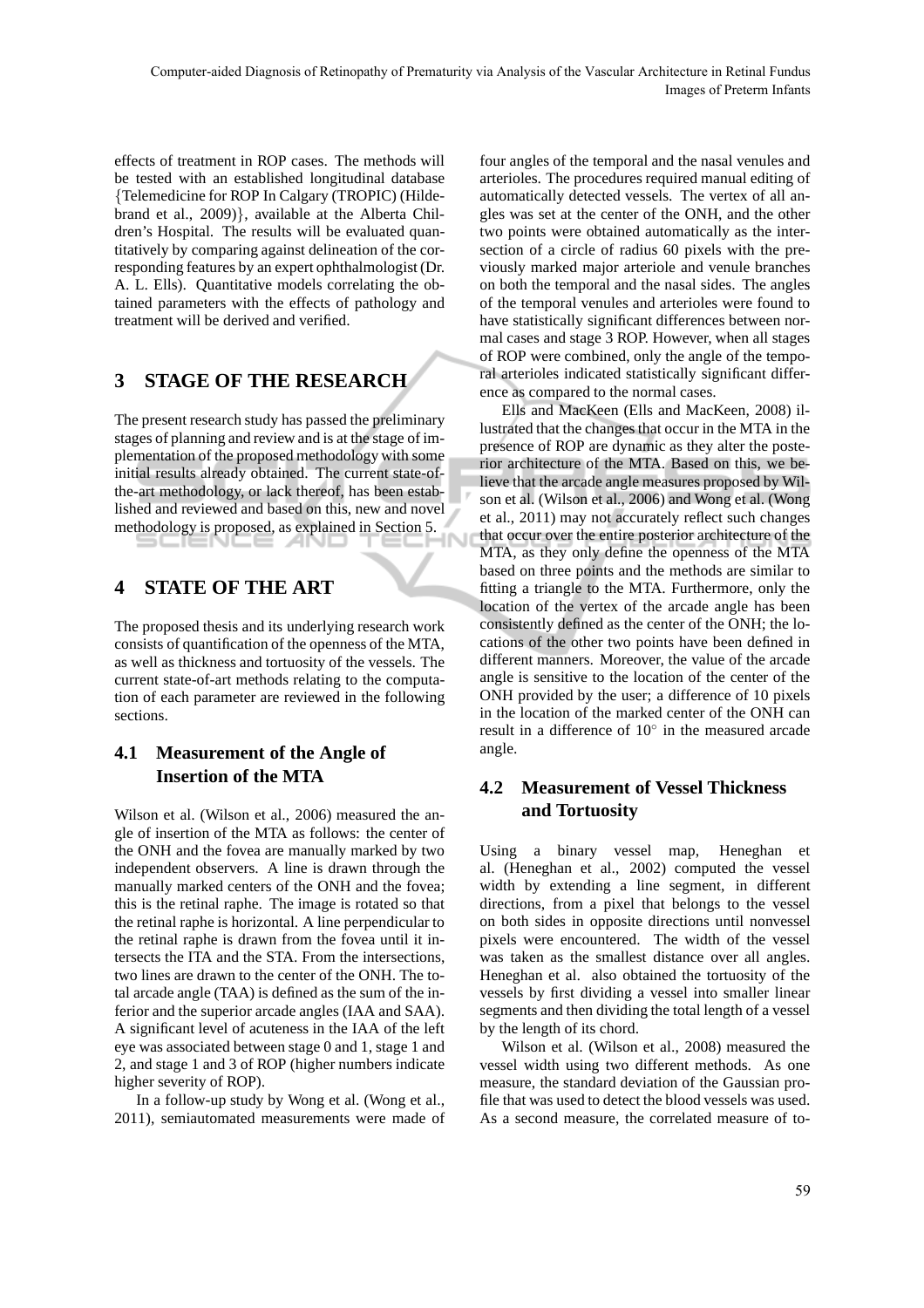tal isotropic contrast at the vessel center-line along the entire length of the vessel was used. Wilson et al. (Wilson et al., 2008) also measured the tortuosity of a blood vessel by dividing a vessel segment into smaller segments using the bisector of each segment and the length of their chords until a minimum chord length was reached. The tortuosity of the vessel was computed by considering the change in the chord length after division of each segment into two parts.

Fiorin and Ruggeri (Fiorin and Ruggeri, 2011) proposed semiautomated methods for measurement of vessel thickness and tortuosity in narrow-field retinal fundus images of preterm infants using a webbased graphical user interface (GUI). The center-line of the vessel to be analyzed was selected manually and the edges of the vessel were extracted using the Canny filter. The vessel width and tortuosity were then computed using the center-line and by associating pairs of points on opposite edges so that a line through the two points would be perpendicular to the vessel center-line.

By finding the branching and the end points of a vessel skeleton map, Gelman et al. (Gelman et al., 2005) divided a vessel into smaller segments. The tortuosity was measured as the sum of the length of all such segments divided by the length of the chord of the entire vessel. The width of the vessel was measured as its total divided by its length.

Poletti et al. (Poletti et al., 2012) used various forms of vessel-level tortuosity such as anglebased tortuosity, caliber-weighted angle-based tortuosity, and twisted-based tortuosity to derive eight different measures of tortuosity. A linear weighted combination of the eight different measures was then obtained to represent an image-level tortuosity measure for each image.

## **4.3 Detection of the MTA for the Localization of other Anatomical Features**

Because the MTA originates from the ONH and follows a curved, almost parabolic, path towards the macula, it can be used to detect or estimate the position of the ONH. Furthermore, relative to the location of the ONH, the macular region can also be estimated or detected (Foracchia et al., 2004; Li and Chutatape, 2004; Tobin et al., 2007; Fleming et al., 2007; Ying and Liu, 2010).

Using an estimate of the ONH location and a binarized image of the vasculature, Tobin et al. (Tobin et al., 2007) proposed to apply a parabolic model to the statistical distribution of a set of points given by a morphologically skeletonized vascular image to find

an estimate of the retinal raphe. A parabola of the form  $ay^2 = |x|$  was modified to accommodate for the shifted vertex at the most likely ONH location and the angle of rotation of the retinal raphe, β. The resulting model and the skeletonized image were used with a least-squares method to estimate the parameters *a* and β. Even though Tobin et al. estimated the openness of the parabolic model, it was only used to draw a parabola on the image.

Fleming et al. (Fleming et al., 2007) proposed a method to extract the MTA by means of vessel enhancement and semielliptical curve fitting using the generalized Hough transform (GHT). First, the vessels were enhanced to get a magnitude image and a phase image of the vascular architecture. Assuming that, having an edge map and knowing the orientation of the arcade, a reference point can only be at one of a few locations, the GHT was applied to a skeletonized image of the vasculature. The Hough space dimension was set to be five, with variables for inclination, horizontal axis length, left or right opening, and the location of the center of the ellipse. Anatomical restrictions were applied to the variables to limit the number of semiellipses generated by the method. The global maximum in the Hough space was selected as the closest fit to the MTA.

Ying and Liu (Ying and Liu, 2010) obtained a vascular topology map using an energy function defined as the normalized product of the local blood vessel width and density. A quantile threshold was used on the vascular topology map to extract the pixels in a high-energy band. A circle-fitting method was applied to the extracted pixels to model the MTA as a circle, which was then used to localize the macula.

By using the supremum of openings operator on an enhanced grayscale image of blood vessels, Welfer et al. (Welfer et al., 2010) extracted the STA and the ITA to locate the center of the optic nerve head (ONH). A set of 24 linear structuring elements of length 80 pixels was used to extract the MTA. The resulting image was binarized, skeletonized, and pruned to obtain a binary image that represented the STA and the ITA.

Even though the structure of the MTA has been used to estimate the ONH and the macula in previously reported works, only Tobin et al. modeled the arcade for parametrization of its openness; however, they used the openness parameter only to draw the parabolic model on the image.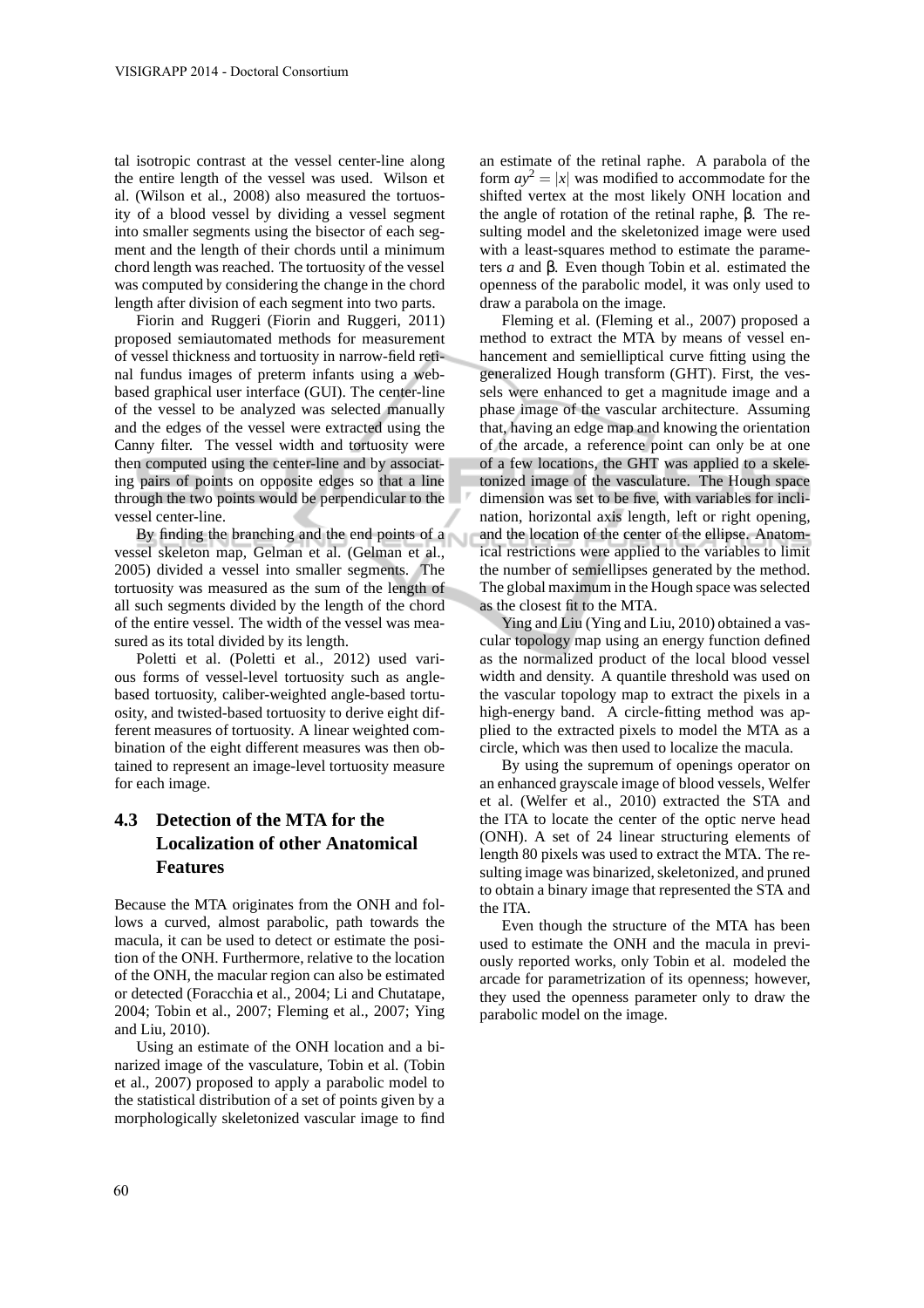## **5 METHODOLOGY**

## **5.1 Previously Conducted Work**

This section provides a description of the preliminary work that has been conducted to date and tested based on the proposed thesis objectives. These include, but are not limited to, algorithms for the detection of retinal vessels, algorithms for the detection and modeling of the MTA, and design of a GUI to facilitate the for implementation and application of the proposed methods in a clinical setting.

### **5.1.1 Detection of Blood Vessels**

Real Gabor filters, which are optimal for the detection of piecewise linear and oriented features, are used for the detection of the blood vessels (Rangayyan et al., 2008). The preprocessing steps for vessel detection include:

- 1. Normalizing each color component in the original  $image.$   $\Box$   $\Box$   $\Box$   $\Box$   $\Box$   $\Box$   $\Box$ TECHN
- 2. Computing the luminance component.
- 3. Thresholding the luminance component to obtain the effective area.
- 4. Extending the luminance component beyond the effective area to avoid the detection of its edges.

The details of Gabor filtering, as well as the results of single-scale and multiscale analysis obtained with retinal fundus images from the Digital Retinal Images for Vessel Extraction (Staal et al., 2004) (DRIVE) database are provided by Rangayyan et al. (Rangayyan et al., 2008). The accuracy of the results was determined in comparison with the ground-truth images of the vessels provided in the DRIVE database and quantified in terms of the area under the receiver operating characteristic (ROC) curve.

### **5.1.2 Modeling of the MTA**

By using a large thickness value when detecting blood vessels using the Gabor filters, it is possible to emphasize the presence of the MTA, which is the thickest branch of the blood vessels in the retina (Oloumi et al., 2012c). The steps involved in single- and dualparabolic modeling of the MTA, STA, and ITA are:

- 1. Obtaining the skeletons of the MTA, the ITA, and the STA:
- (a) Obtaining the Gabor magnitude response to represent the MTA (Rangayyan et al., 2008).
- (b) Separating the Gabor magnitude response image into its superior and inferior parts to represent the STA and the ITA, respectively.
- (c) Binarizing the Gabor magnitude response images of the MTA, the ITA, and the STA.
- (d) Skeletonizing the binary images.
- (e) Applying the morphological process of area open to filter the skeletons.
- 2. Detecting parabolas and semiparabolas using the GHT (Oloumi et al., 2012c):
	- (a) Rotating each skeleton image by  $180^\circ$ , if the MTA opens to the left (i.e., the image is of the right eye).
	- (b) Cropping each skeleton image horizontally.
	- (c) Applying the GHT to the preprocessed skeleton images of the MTA, the STA, and the ITA.
	- (d) Rotating the Hough spaces by 180◦ , if the MTA
	- opens to the left, and obtaining the parameters of the best-fitting parabolas.

Please refer to (Oloumi et al., 2012c) for details of the modeling methods, as well as the results of evaluation of the obtained parabolic models as compared to hand-drawn traces of the MTA.

Figure 1 shows the results of detection of the MTA using Gabor filters, as well as the results of singleand dual-parabolic modeling of the MTA, STA, and ITA using the GHT.



Figure 1: (a) Image 1701 of the TROPIC database. (b) Results of Gabor filtering with a bank of 90 filters spaced evenly over the range  $[-\pi/2, \pi/2]$ . (c) Single-parabolic model with  $a_{\text{MTA}} = -20$ . (d) Dual-parabolic model with  $a_{\text{STA}} = -18$  and  $a_{\text{ITA}} = -108$ .

### **5.1.3 A Graphical User Interface**

By providing user guidance over the variables used in the detection and modeling procedures, it may be possible to reduce the modeling error and improve the accuracy of the related measures (Oloumi et al., 2012b). A GUI is being developed and tested in consultation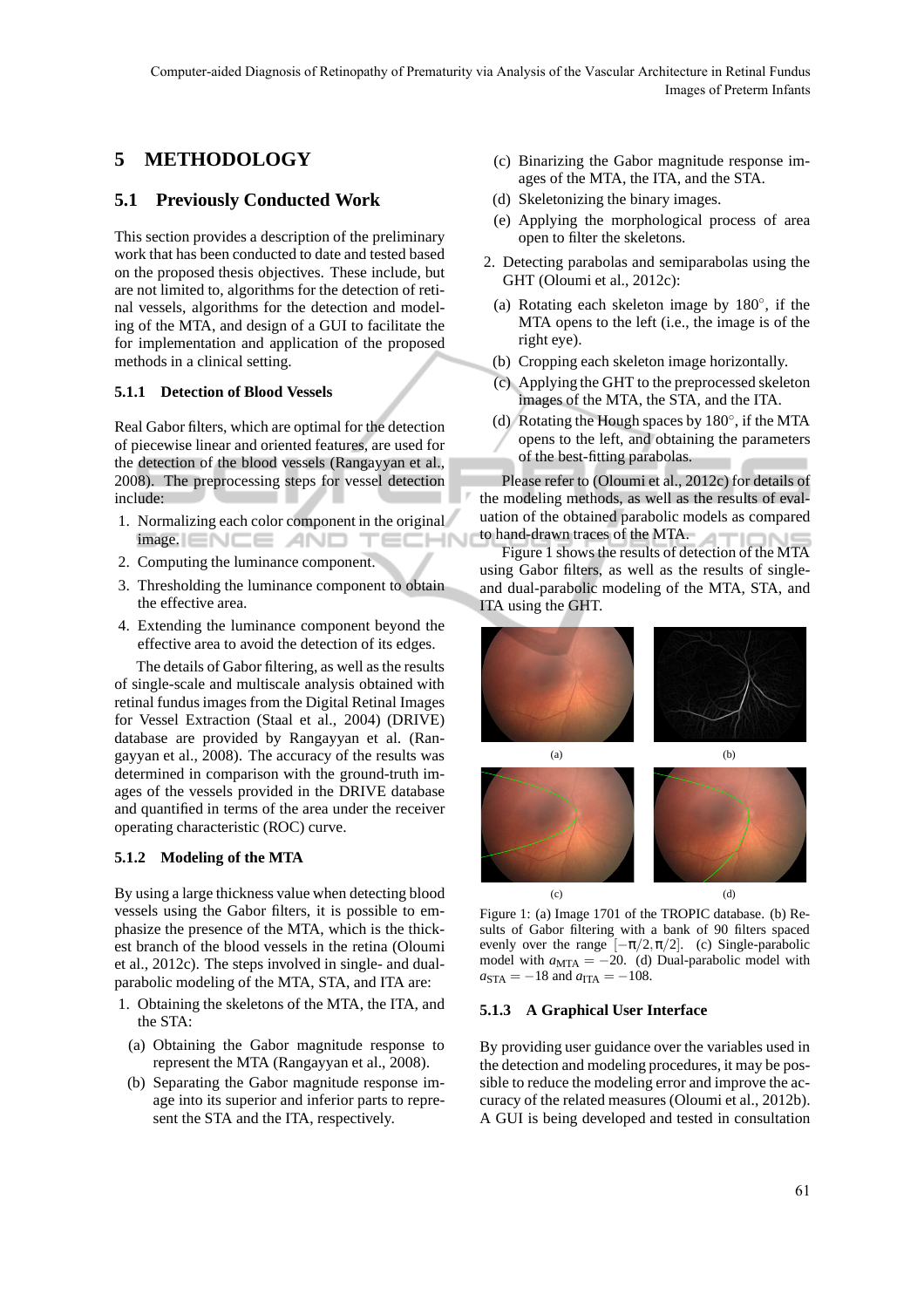with a pediatric ophthalmologist and retinal specialist (Dr. A. L. Ells), and adheres to the main principles of GUI development, such as human factors, knowledge of the user's requirements and expectations, ease of use, intuitiveness, error handling capabilities, and proper documentation (Oloumi et al., 2012b; Oloumi et al., 2012a). The GUI contains a separate module for the three main steps of detection, binarization, and modeling of the MTA. The GUI also contains a module for measurement of the angle of insertion of the MTA, using the methods of Wilson et al. (Wilson et al., 2006) and Wong et al. (Wong et al., 2011).

### **5.1.4 Selection of Cases from the TROPIC Database**

The TROPIC database contains images of 44 patients, with the possibility of multiple visits for each patient. The database contains images of both eyes of each patient. The TROPIC database does not contain images of Stages 4 and 5 ROP. Currently, 110 images (30 images for each of Stages 0,1, and 2 and 20 images of Stage 3) have been selected from the database. At most, two images of the same patient were included for the same stage of ROP: one image from each eye. Images of the same eye from the same patient were included only if the ROP stages were different at the time of imaging. A total of 20 cases were also diagnosed with plus disease, which were categorized as Stages 2 and 3 of ROP. See (Oloumi et al., 2012d) for more information on the TROPIC database.

## **5.2 Future Work**

### **5.2.1 Automated Detection of the Blood Vessels**

The parameters of the previously developed methods for the detection of blood vessels have been optimized for use with the DRIVE database, which contains retinal fundus images of adults. The images of the TROPIC database are taken from preterm infants and have different characteristics in terms of spatial resolution, angle of field of view (FOV), thickness of the blood vessels, presence of choroidal vessels, and retinal pigmentation. It is necessary to optimize the parameters of the blood vessel detection methods for use with the TROPIC database.

The parameters used for thresholding of the grayscale images, needed for generation of the mask, will need to be optimized for the TROPIC database. A fixed thresholding value may be determined empirically; however, such a value may not work well for the images of the TROPIC database, because the images of preterm infants vary widely in terms of intensity and pigmentation. The average of pixel intensity values for a set of pixels at the center of the FOV and a set of border pixels (outside of the FOV) may be calculated for each image and a threshold level may be determined based on the two obtained averages.

Gabor filters are sensitive to oriented features, and since the boundary of the ONH (optic cup) represents an oval shape, which provides contrast (edges) between the darker retinal surface and the brighter area inside the ONH, it is also detected as a pattern with oriented components. This fact is the cause for the largest number of false-positive pixels in the results of single-scale and multiscale analysis, as well as the binarization step. Methods that consider the approximate location of the center of the ONH and the oval boundary of optic disk, and use the Gabor angle output to track the vessels that originate from the ONH, will be employed to reduce the number of false-positive pixels around the ONH.

### **5.2.2 Automated Detection of the ONH**

The method of Rangayyan et al. (Rangayyan et al., 2010) will be used to analyze the orientation field image (Gabor angle output) using phase portrait analysis (Rao and Jain, 1992) to detect the point of convergence of vessels, which will serve to detect the center of the ONH. The results will be evaluated using the test set and the previously marked centers of the ONH by obtaining the Euclidean distance between the two centers of the ONH (manually and automatically marked).

### **5.2.3 Automated Modeling of the MTA**

In order to detect and emphasize the presence of the MTA, a large value for the thickness parameter  $(τ)$ of the Gabor filters will be used (determined empirically). The resulting Gabor magnitude output will be thresholded at a specific value to obtain a binary image that contains mainly the MTA. A fixed value for the threshold level may be determined empirically for all images, or an automated thresholding method, such as Otsu's method (Otsu, 1979), may be used for this purpose. Small segments still remaining after the binarization step will be removed using the morphological operation of area open. The resulting binary image will be reduced to one-pixel-thick lines using the morphological process of skeletonization (Arcelli and di Baja, 1996). The skeleton image will then be used with the GHT for the detection of parabolas and semiparabolas (Oloumi et al., 2012c) to model the MTA, STA, and ITA.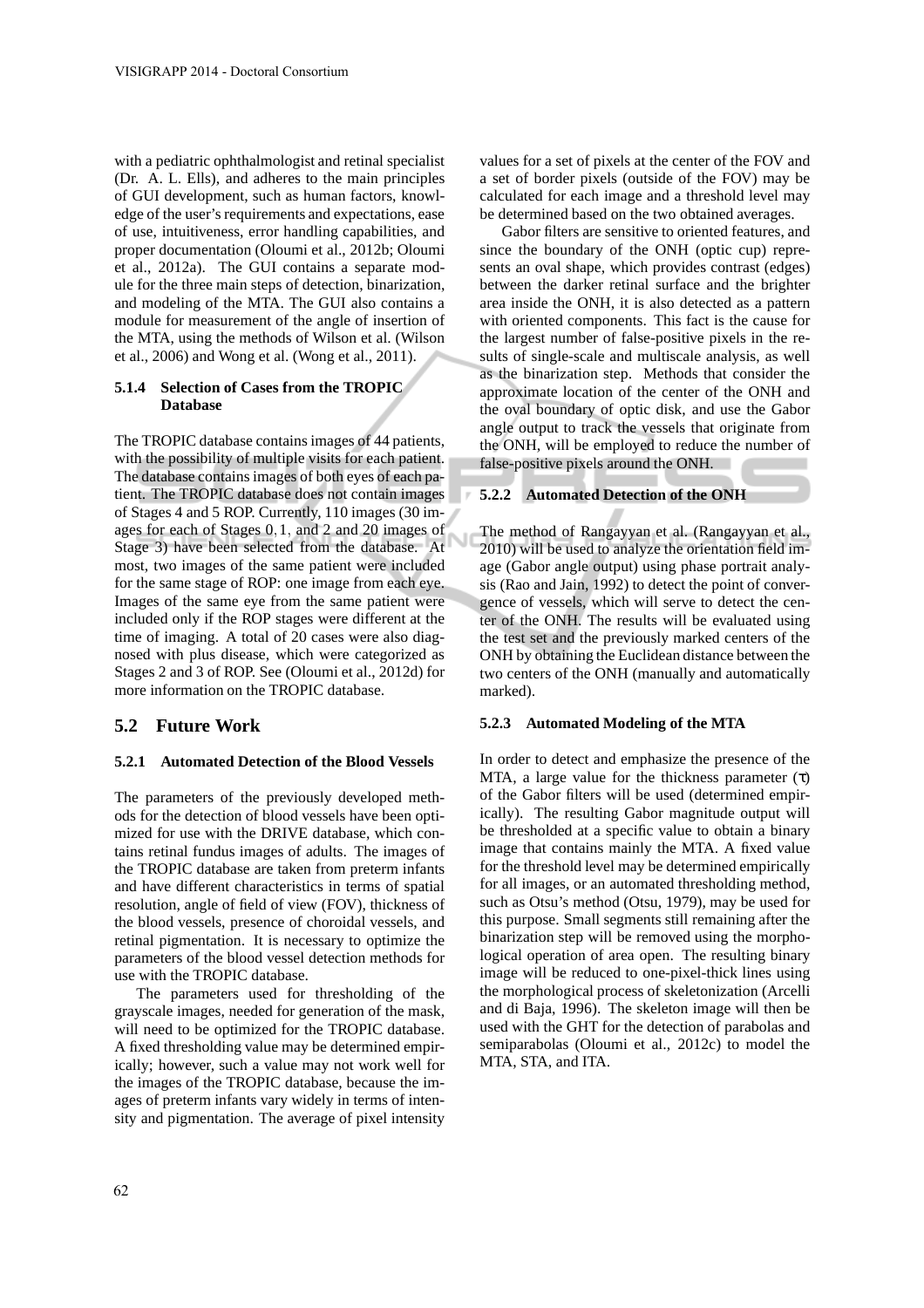### **5.2.4 Measurement of Vessel Thickness**

The single-scale Gabor magnitude output image or a discriminant image obtained using multiscale analysis will be thresholded to obtain a binary image, which should contain most of the blood vessels. The skeleton image of the binarized vessels will then be obtained. Next, the branching and end-points of the skeleton will be determined using morphological operations. By using the branching points and the endpoints, the skeleton will be broken down into segments. For each segment, a sliding window will be defined and centered on each pixel on the skeleton in an iterative manner. A straight line will then be fitted to the portion of the line segment in the sliding window and then the normal to the fitted line will be determined. The corresponding skeleton pixel at the center of the window will be identified in the binary image of the vessels. Moving in both directions from the center-line pixel along the normal, pixels that belong to the vessels (white pixels) will be removed from the binary image (not the skeleton) until the boundary of the vessel is reached. The count of the number of pixels on the normal within the vessel boundary will be used with the spatial resolution of the images to calculate a thickness measure for that specific pixel. The process will be repeated for every pixel on the skeleton to obtain an overall measure of thickness. Preprocessing steps such as pruning and cleaning will be needed in order to decrease the effect of false-positive pixels on the thickness measure.

It should be noted that the thresholding level used to binarize the grayscale image could have an effect on the measured thickness of the vessels; however, as long as the thresholding level is consistent over the images of all stages, the relative changes in the thickness measure should remain the same for all images. A valid thresholding level may be determined by analyzing the histogram of the Gabor magnitude output or the discriminant image values (grayscale intensity) of the pixels that belong to the skeleton. Such a histogram will determine the range of intensity values of the pixels that belong to the center of each vessel; a suitable threshold value may be determined based on this range of values. Another method for the determination of a suitable thresholding value will be based on the ROC curve obtained for the grayscale image (single or multiscale result) versus the groundtruth image. The point on the ROC curve which is the closest to the point  $(0,1)$  will provide the optimal threshold level.

### **5.2.5 Measurement of Vessel Tortuosity**

Most of the methods in the literature that are used for

the measurement of vessel tortuosity, as explained in Section 4.2, divide the detected vasculature into several segments, and for each segment, define the tortuosity as a measure that relates the total length of the line segment to the chord of the segment (a straight line connecting the tip of the segment to its tail). Such methods require the detection or derivation of edge information with regard to the blood vessels. In the present work, the Gabor filters used for the detection of the blood vessels provide a phase (angle) image, which indicates the dominant orientation for each pixel in the image. The Gabor phase angle information will be analyzed using a sliding window to determine the relationship between each pixel and its neighboring pixels; information such as the rate of change of the angle will be used to derive a tortuosity measure.

Assuming that a tortuous vessel, as compared to a straight vessel, has a higher complexity from the perspective of fractal analysis, the box-counting method for measurement of the fractal dimension (FD) (Peitgen et al., 2004) is expected show an increase in the FD of a case with plus disease (tortuous vessels), as compared to a case without plus disease (straight vessels). Such a measure may not directly quantify the level of tortuosity; however, the distinction between the FD of normal cases as compared to abnormal ones could be sufficient to discriminate between cases with and without plus disease.

### **5.2.6 Quantification of the MTA**

The dual-parabolic modeling approach can be biased if the ITA or the STA have nonlinear rates of divergence. A parabola has a linear divergence rate controlled by the parameter *a*. The approximate shape of the overall architecture of the MTA may appear to be parabolic or semielliptical; however, upon close inspection, it is clear that the STA and the ITA are often asymmetric. More accurate modeling of each arcade may be possible by applying higher-order models. A high-order curve-fitting method may provide more accurate results in terms of modeling and parametrization of the STA and ITA. A high-order curve-fitting method such as the least-squares method (Kay, 1993) will be used to fit a second-order or higher-order model to the MTA, STA, and ITA.

Another possible method for quantification of the openness of the MTA is by obtaining the principal axis (Rangayyan, 2005) of the skeleton of the MTA and then obtaining various moments with respect to the Gabor angle information of the skeleton pixels and value of the principal axis.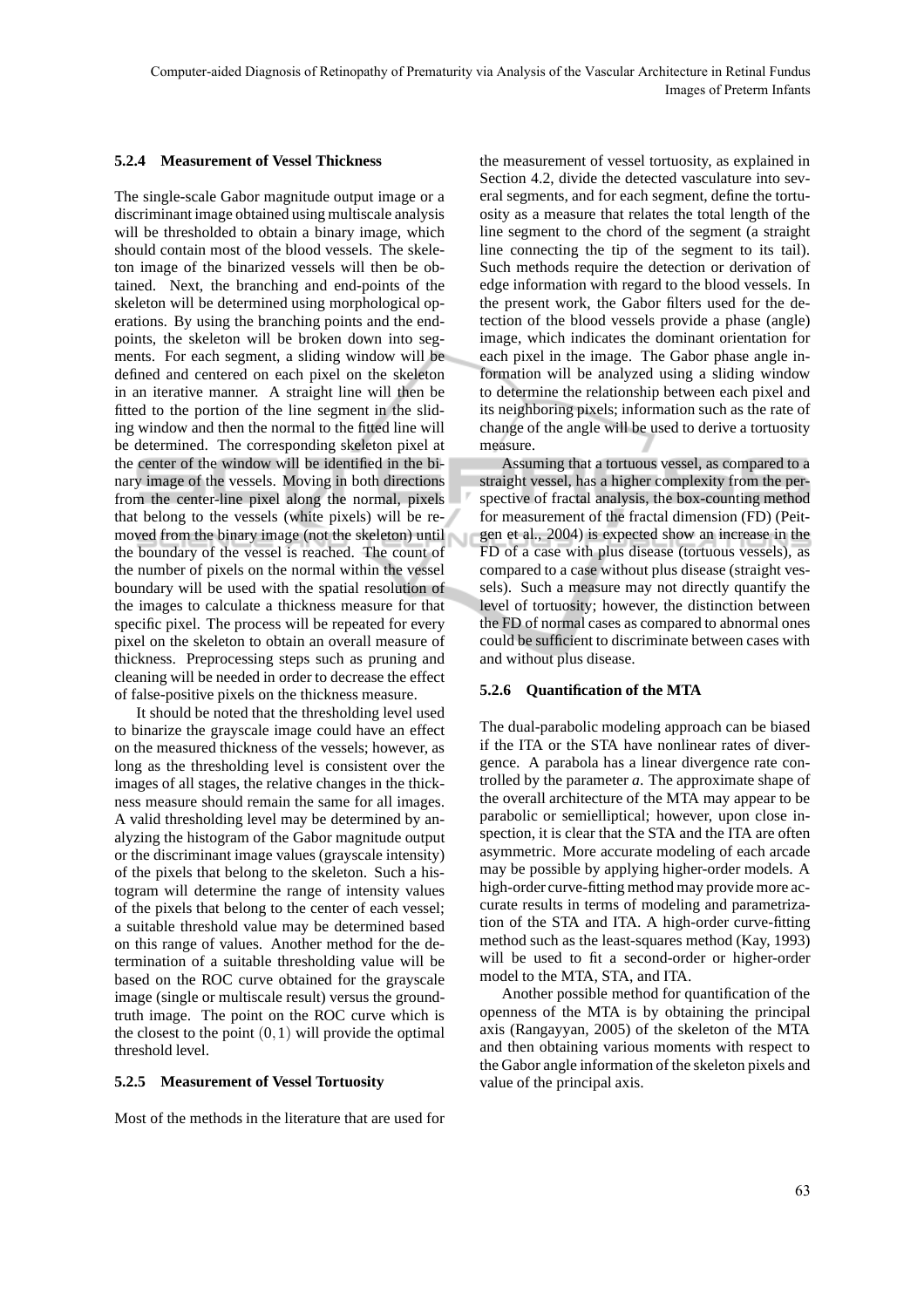#### **5.2.7 Pattern Classification**

The results of the modeling of the MTA as well as the thickness and tortuosity measures will be combined using linear and nonlinear pattern classification methods, such as quadratic discriminant analysis, multilayer neural networks, radial basis functions, and support vector machines (Duda et al., 2001), to obtain a single set of discriminatory values for the purpose of discrimination between various stages of ROP, including screening for ROP (no ROP versus ROP), staging of ROP, and diagnosis of plus disease. A training set of images will be used to train the classifiers, which will then be tested using an independent test set of images.

#### **5.2.8 Testing and Diagnostic Evaluation**

ROC analysis provides a measure of the decision performance of a feature by introducing two indices (Metz, 1978): sensitivity and specificity. The diagnostic accuracy of all the methods and features described and obtained in the proposed thesis work will be determined based on ROC analysis and the related  $A_z$  values. This includes determining the accuracy of the blood vessel detection algorithm, the discriminatory capabilities of the derived measures of thickness, tortuosity, and the parameters of the models of the MTA, STA, and ITA, as well as the discriminatory values obtained from the pattern classification techniques, as explained in Section 5.2.7.

Considering the fact that the sample size of the database of the selected images is relatively small, the method of leave-one-out will be used to train and test the classifiers. A bootstrap method will be used to establish the reliability of the obtained  $A<sub>z</sub>$  values based on changes in the configuration and training protocols of the classifiers, as well as to determine the presence of possible inconsistent data (Efron and Tibshirani, 1994; **?**). The confidence and prediction intervals obtained using the bootstrap method could be used to optimize the configuration of the classifiers.

In order to determine the significance of the differences between the values of the obtained features (i.e., thickness measure, tortuosity measure, and openness parameter), as well as the differences between the values obtained for various stages of ROP for each feature (i.e., ROP versus no ROP and Stages  $0+1$  versus Stages  $2 + 3$ ), the *p*-value will be obtained via the *t*test (Goodman, 1999).

## **6 PRELIMINARY RESULTS**

Using the implemented GUI (see Section 5.1.3), the parabolic and dual-parabolic models of the MTA, STA, and ITA, as well as the arcade angle measures according to the method of Wong et al. (Wong et al., 2011) were obtained for a small set of images selected from the TROPIC database. The results indicate an area under the ROC curve of  $A_z = 0.75$  using the results of single- and dual-parabolic modeling in the discrimination of Stage 0 ROP from Stage 3 ROP;  $A_z = 0.71$  was obtained in screening for ROP (Stage 0 versus Stages 1,2, and 3). The arcade angle provided similar results  $(A_z = 0.74)$ . The *p*-values for the screening purpose indicate a statistically significant difference between the values of the parabolic models, as well as the arcade angles, for Stage 0 versus Stages 1,2, and 3, and Stage 0 versus Stages 2 and 3. See (Oloumi et al., 2012d) for details of the obtained results in terms of *A<sup>z</sup>* and *p*-values. This analysis will be completed by using all available cases in the TROPIC database as part of the proposed thesis work.

The changes that affect the architecture of the MTA in the presence of ROP also appear as side effects of proliferative diabetic retinopathy (PDR). Using 22 images from the STructured Analysis of the REtina (STARE) database, where 11 of the images were diagnosed with PDR, the results obtained using the openness parameters of single- and dual-parabolic models as well as the arcade angle measurements indicate areas under the ROC curves of  $A_z = 0.94, 0.87$ , and 0.84, respectively. See (Oloumi et al., 2013) for details of the obtained results in terms of *A<sup>z</sup>* and *p*-values. Although the results are encouraging, a larger number of cases of PDR are needed for further analysis; however, the number of publicly available databases of retinal images that provide diagnostic information is limited.

## **7 EXPECTED OUTCOME**

As described in Section 4.2, it has been shown that the changes in vessel thickness and tortuosity in the presence of plus disease can be detected and used by CAD systems for the diagnosis of plus disease and hence, active ROP. It is expected that the proposed novel methods for the quantification of features of the MTA and retinal vasculature (see Sections 5.2.4 and 5.2.5) will provide better results. By combining the results of quantification of the openness of the MTA with the thickness and tortuosity measures using pattern classification methods, we expect to obtain better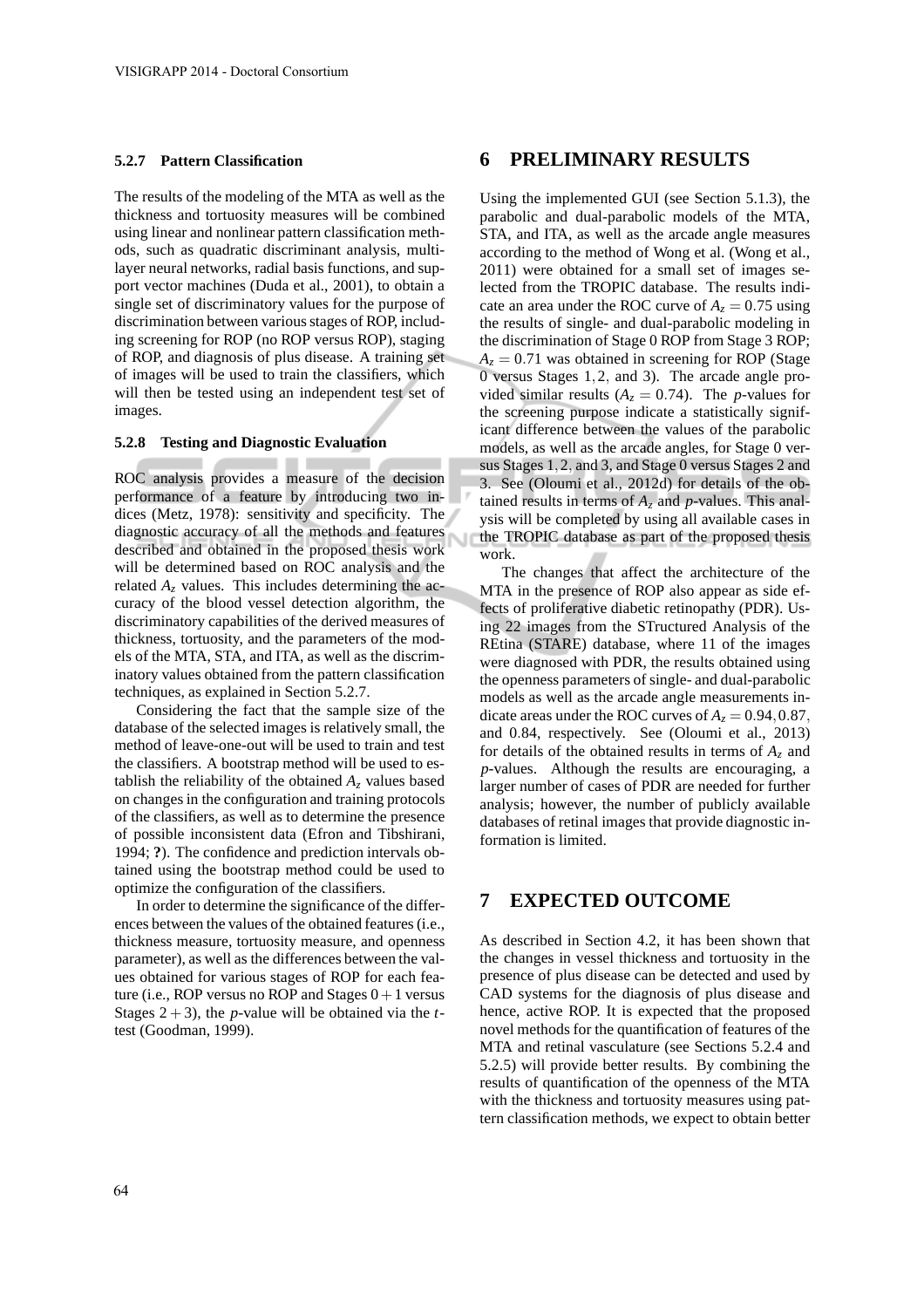Computer-aided Diagnosis of Retinopathy of Prematurity via Analysis of the Vascular Architecture in Retinal Fundus Images of Preterm Infants

Чſ

results in the diagnosis of ROP and plus disease.

### **REFERENCES**

- Arcelli, C. and di Baja, G. S. (1996). Skeletons of planar patterns. In TY, K. and A, R., editors, *Topological Algorithms for Digital Image Processing*, volume 19 of *Machine Intelligence and Pattern Recognition*, pages 99–143. North-Holland, Amsterdam, The Netherlands.
- Chiang, M. F., Jiang, L., Gelman, R., Du, Y. E., and Flynn, J. T. (2007). Interexpert agreement of plus disease diagnosis in retinopathy of prematurity. *Archives of Ophthalmology*, 125(7):875–880.
- Cryotherapy for Retinopathy of Prematurity Cooperative Group (2001). Multicenter trial of cryotherapy for retinopathy of prematurity: Ophthalmological outcomes at 10 years. *Archives of Ophthalmology*, 119:1110–1118.
- Duda, R. O., Hart, P. E., and Stork, D. G. (2001). *Pattern Classification*. Wiley, New York, NY, 2nd edition.
- Efron, B. and Tibshirani, R. J. (1994). *An Introduction to the Bootstrap - Monographs on Statistics & Applied Probability*. Chapman and Hall/CRC, 1 edition.
- Ells, A. L. and MacKeen, L. D. (2008). Dynamic documentation of the evolution of retinopathy of prematurity in video format. *Journal of American Association for Pediatric Ophthalmology and Strabismus*, 12(4):349– 351.
- Fiorin, D. and Ruggeri, A. (2011). Computerized analysis of narrow-field ROP images for the assessment of vessel caliber and tortuosity. In *Engineering in Medicine and Biology Society, 33rd Annual International Conference of the IEEE*, pages 2622–2625, Boston, MA.
- Fleming, A. D., Goatman, K. A., Philip, S., Olson, J. A., and Sharp, P. (2007). Automatic detection of retinal anatomy to assist diabetic retinopathy screening. *Physics in Medicine and Biology*, 52:331–345.
- Foracchia, M., Grisan, E., and Ruggeri, A. (2004). Detection of optic disc in retinal images by means of a geometrical model of vessel structure. *IEEE Transactions on Medical Imaging*, 23(10):1189–1195.
- Gelman, R., Martinez-Perez, M. E., Vanderveen, D. K., Moskowitz, A., and Fulton, A. B. (2005). Diagnosis of plus disease in retinopathy of prematurity using retinal image multiscale analysis. *Investigative Ophthalmology & Visual Science*, 46(12):4734–4738.
- Goodman, S. N. (1999). Toward evidence-based medical statistics. 1: The p value fallacy. *Annals of Internal Medicine*, 130(12):995–1004.
- Heneghan, C., Flynn, J. T., O'Keefe, M., and Cahill, M. (2002). Characterization of changes in blood vessels width and tortuosity in retinopathy of prematurity using image analysis. *Medical Image Analysis*, 6(1):407–429.
- Hildebrand, P. L., Ells, A. L., and Ingram, A. D. (2009). The impact of telemedicine integration on resource use in the evaluation ROP ... analysis of the telemedicine for ROP in Calgary (TROPIC) database. *Investigative*

*Ophthalmology and Visual Sciences*, 50:E–Abstract 3151.

- International Committee for the Classification of Retinopathy of Prematurity (2005). The international classification of retinopathy of prematurity revisited. *Archives of Ophthalmology*, 123:991–999.
- Kay, S. M. (1993). Least squares. In *Fundamentals of Statistical Signal Processing, Volume I: Estimation Theory*, pages 219–286. Prentice Hall PTR.
- Li, H. and Chutatape, O. (2004). Automated feature extraction in color retinal images by a model based approach. *IEEE Transactions on Biomedical Engineering*, 51(2):246–254.
- Liu, K. Y., Smith, M. R., Fear, E. C., and Rangayyan, R. M. (2012). Evaluation and amelioration of computeraided diagnosis with artificial neural networks utilizing small-sized sample sets. *Biomedical Signal Processing and Control*, Online:8. In press.
- Metz, C. E. (1978). Basic principles of ROC analysis. *Seminars in Nuclear Medicine*, VIII(4):283–298.
- Oloumi, F., Rangayyan, R. M., and Ells, A. L. (2012a). A graphical user interface for measurement of temporal arcade angles in fundus images of the retina. In *Canadian Conference on Electrical and Computer Engineering (CCECE), Proc. IEEE Canada 25th Annual*, pages 4 on CD–ROM, Montreal, QC, Canada.
- Oloumi, F., Rangayyan, R. M., and Ells, A. L. (2012b). A graphical user interface for measurement of the openness of the retinal temporal arcade. In *Medical Measurements and Applications (MeMeA), Proc. IEEE International Symposium on*, pages 238–241, Budapest, Hungary.
- Oloumi, F., Rangayyan, R. M., and Ells, A. L. (2012c). Parabolic modeling of the major temporal arcade in retinal fundus images. *IEEE Transactions on Instrumentation and Measurement (TIM)*, 61(7):1825– 1838.
- Oloumi, F., Rangayyan, R. M., and Ells, A. L. (2012d). Quantitative analysis of the openness of the major temporal arcade in retinal fundus images of retinopathy of prematurity. In *The First International Conference on Emerging Research in Electronics, Computer Science and Technology*, Leture Notes in Electrical Engineering, pages 829–842, Mandya, Karnataka, India. Springer, LNEE.
- Oloumi, F., Rangayyan, R. M., and Ells, A. L. (2013). Quantitative analysis of the major temporal arcade in retinal fundus images of preterm infants for detection of plus disease. In *The 15th International Association of Science and Technology for Development (IASTED) Conference on Signal and Image Processing*, Banff, Alberta, Canada.
- Otsu, N. (1979). A threshold selection method from graylevel histograms. *IEEE Transactions on Systems, Man and Cybernetics*, SMC-9:62–66.
- Peitgen, H. O., Jurgens, H., and Saupe, D. (2004). *Chaos and Fractals: New Frontiers of Science*. Springer-Verlag, New York, NY.
- Poletti, E., Grisan, E., and Ruggeri, A. (2012). Imagelevel tortuosity estimation in wide-field retinal images from infants with retinopathy of prematurity. In *Engineering in Medicine and Biology Society, 34th Annual*